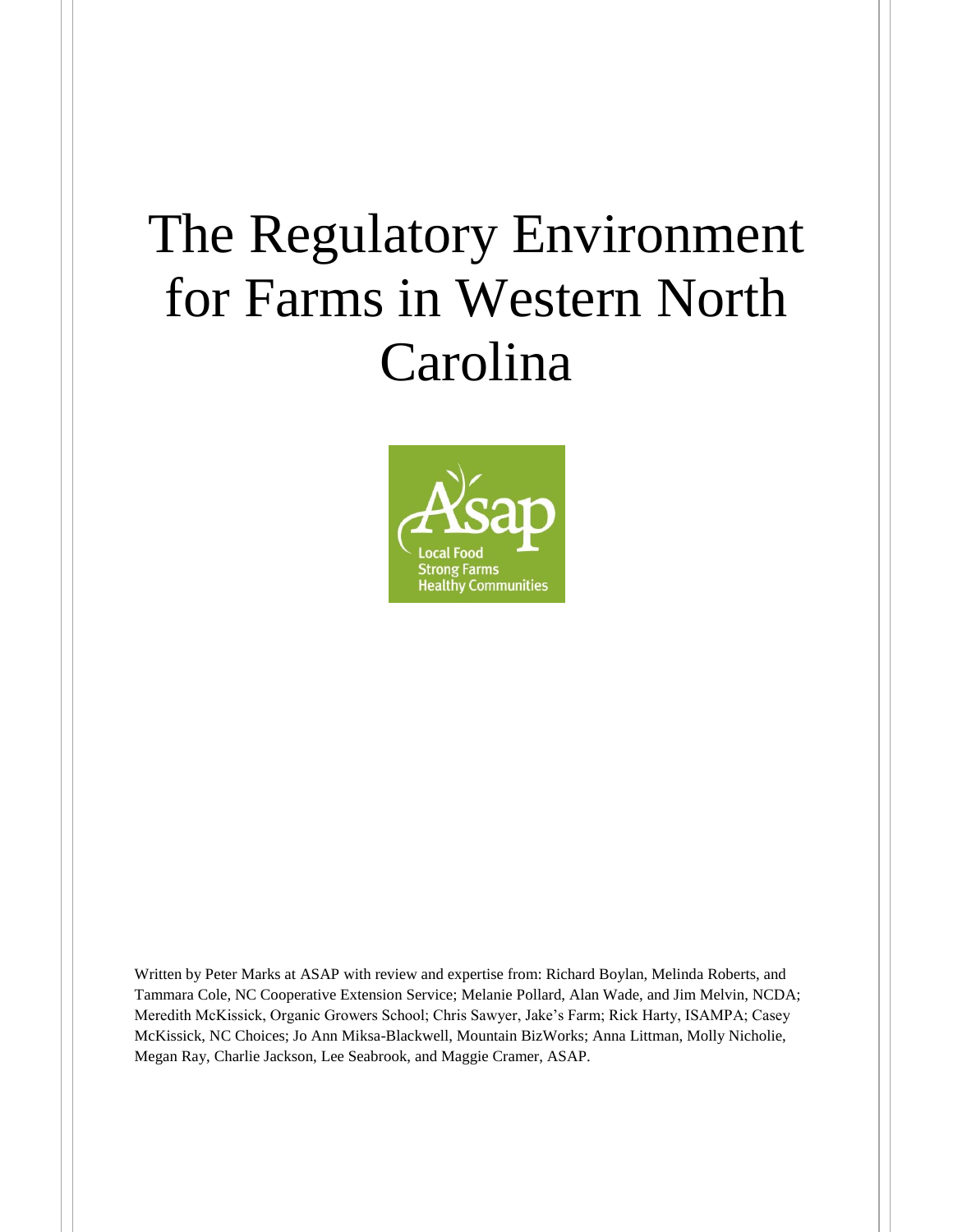## **This project was supported by the Beginning Farmer and Rancher Development Program of the National Institute of Food and Agriculture, USDA, Grant # 2010-49400-21817**

*rev. February 2014*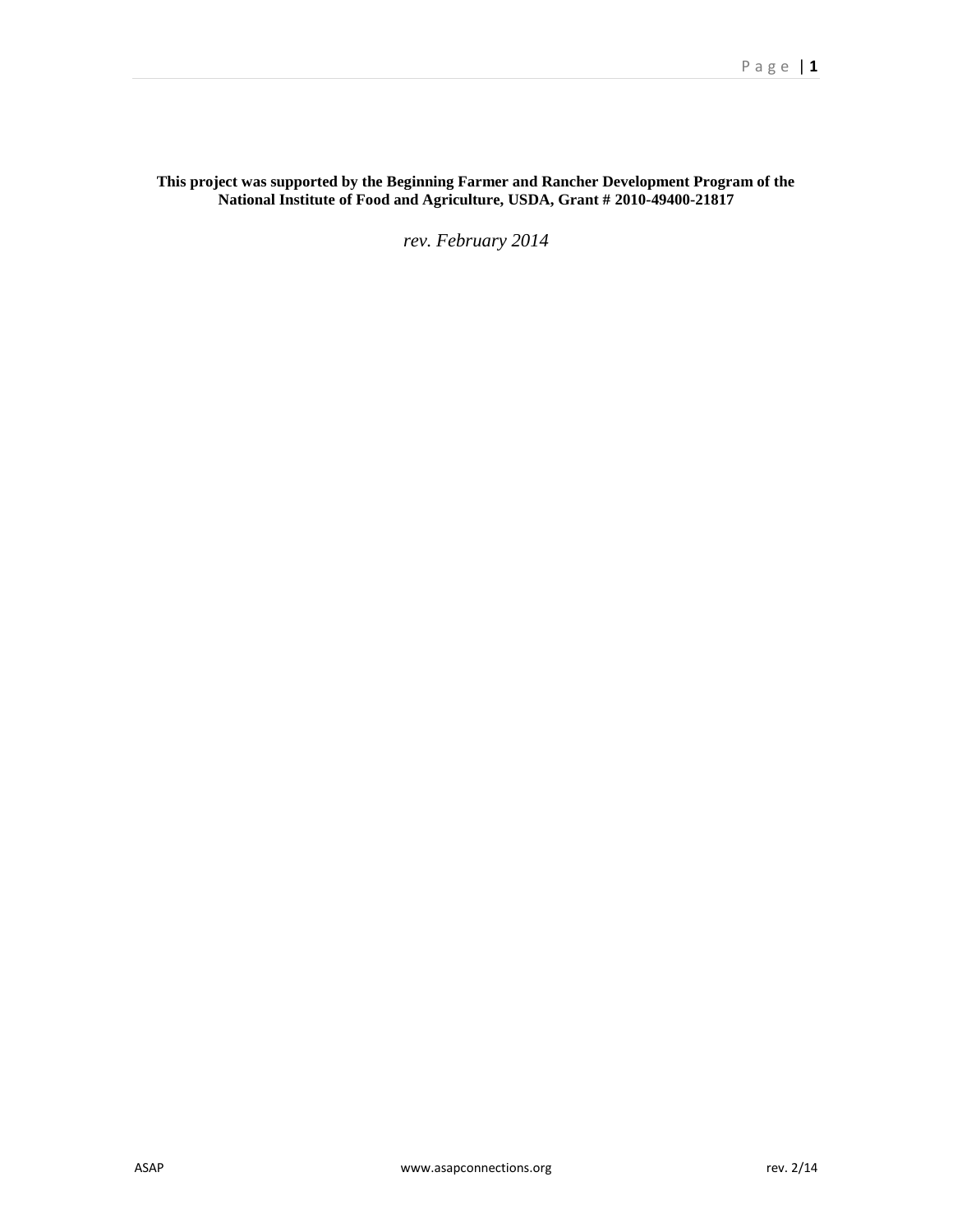# **The Regulatory Environment for Farms in Western North Carolina**

In some ways, farming is a business like any other. Many new farmers justifiably worry that they may unknowingly fail to follow the rules, get the right licenses, or file the right forms.

Interestingly, there is no "license to farm" required. One can't be a barber in North Carolina without completing at least 1,528 hours of training, apprenticing for 12 months, and passing an exam, whereas anyone can choose to start farming tomorrow. However, this does not mean farms are exempt from law and regulation. Depending on what a farmer grows, where they grow it, and how they sell it, there are different laws to be aware of, and there may be some specific types of licenses, inspections, certifications, and tax procedures to follow.

#### **Licenses**

#### Privilege or Business License

Some locations—especially within town or city borders—require that anybody selling anything have a business license, sometimes called a privilege license. This is more likely to be enforced if a farm has a visible location to receive customers, such as a farm store or roadside stand. This is a yearly fee, typically in the \$25-\$100 range. For more information, or to pay this fee, ask at your town hall or county office. Getting a business license is not the same as incorporating or registering your business name. If you are interested in incorporating your farm, get legal advice and then do so through the NC Department of Secretary of State [\(www.sosnc.com\)](http://www.sosnc.com/). If your farm is not going to be incorporated, then it is wise to register your business name with your County Register of Deeds office. To find your County Register of Deeds office visit [www.ncard.us/Directory/CountyMap.htm.](http://www.ncard.us/Directory/CountyMap.htm)

## Meat Handlers License

You must become a registered meat handler if you wish to deal in commerce of meat or poultry. Contact the NCDA&CS Meat and Poultry Inspection Division at 919-707-3180 to start the process. A member of their field staff will visit, and you will fill out some simple paperwork. Most farmers say this is not a difficult process.

The NC Department of Commerce Business ServiCenter exists to be a one-stop location for information on all the licenses and inspections your business may need. Reach the Center at 800- 228-8443.

#### **Taxes**

## Collecting Sales Tax

Sales taxes are a system by which retail merchants collect a tax from customers and pass it on to the state. The retailer does not gain or lose money and only serves as a pass-through from the customer to the government; the only cost is your time. Once you are signed up, though, make sure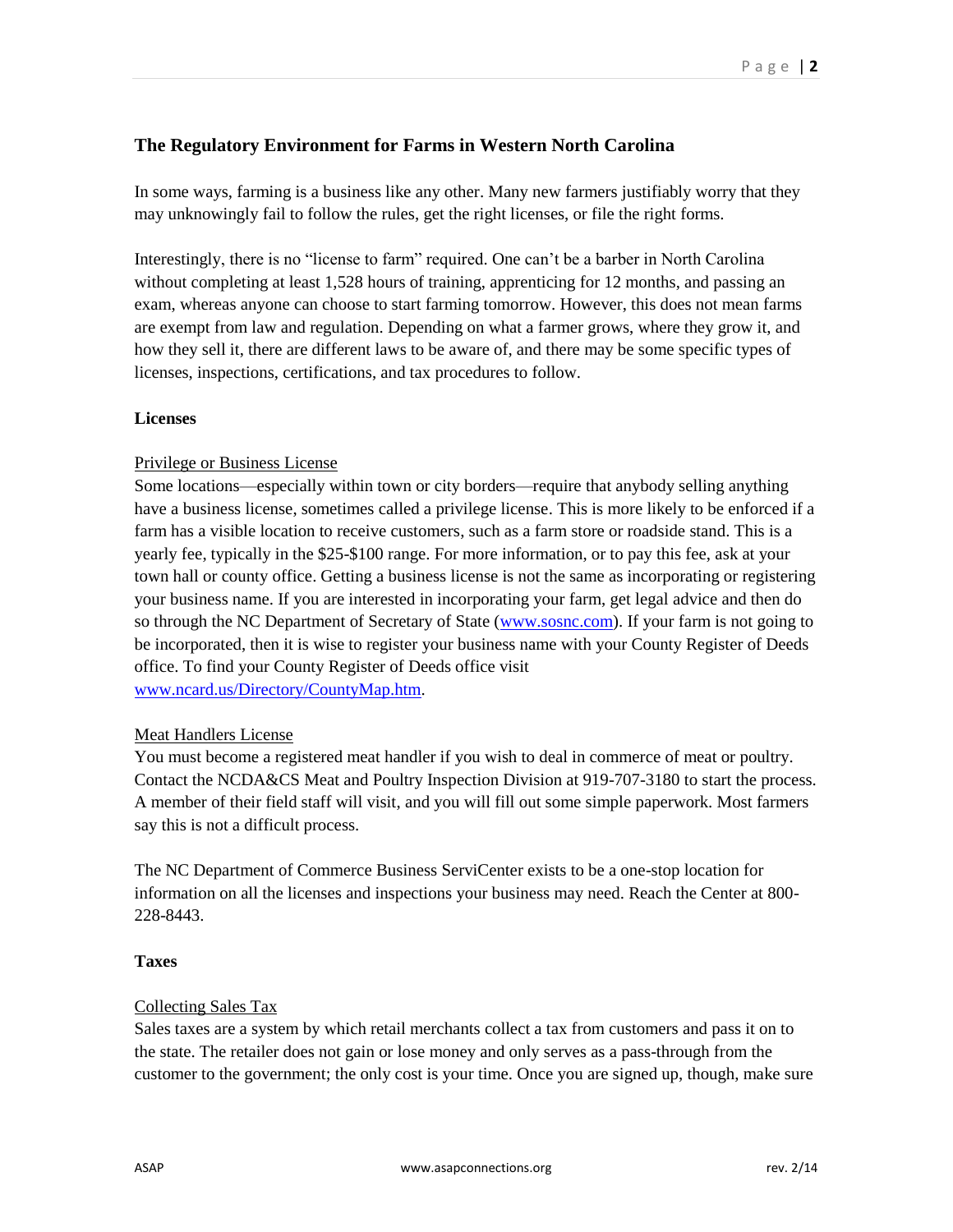you file as required, usually monthly. If you forget or run late, there can be heavy fees. There are two sales tax rates in North Carolina, and they can vary slightly between counties. Certain foods have a tax rate at 2%; most other items have a tax rate at or around 7%.

Farms that only sell wholesale do not have to worry about sales tax at all. The retailer will collect on your products when they sell to the end user. Among farms that sell retail (direct to the final customer), sales of raw, unaltered produce by the person who grew it are also exempt. Beginning January 1, 2014, a new North Carolina general statute requires farmers that sell at farmers markets to register with the North Carolina Department of Revenue and obtain a Certificate of Registration even if no tax will be due. For more details on how to register and comply with the new law see [Guide to Compliance with NC statute for Farmers Market Managers and Vendors.](https://docs.google.com/a/asapconnections.org/document/d/1s8eL3UWDLwO5y8yPnUH_7p16DnwHLYqJCsB2SSA_-Vs/edit) Beyond that, the rules are complicated regarding specific farm products. For example, once you add seasoning of any kind to raw vegetables, they become taxable. Live animals are untaxed, but raw cuts of meat are taxed at 2%. To view one recent, helpful paper from the North Carolina Department of Revenue, see [www.dor.state.nc.us/practitioner/sales/bulletins/section8.pdf.](http://www.dor.state.nc.us/practitioner/sales/bulletins/section8.pdf)

#### Paying Sales Tax

Farms have a sales tax exemption when purchasing certain items, such as farm equipment, certain supplies, and even on-farm fuel. To apply for the exemption, complete Form E-595-EA and mail it to the state to receive your exemption number.

See [www.dornc.com/downloads/fillin/E595EA\\_webfill.pdf.](http://www.dornc.com/downloads/fillin/E595EA_webfill.pdf) Contact your local NC Department of Revenue office for more information or see [www.dornc.com/downloads/e595ea\\_faq.pdf.](http://www.dornc.com/downloads/e595ea_faq.pdf)

#### Income Tax

Farming is not a tax-exempt activity. Most farms, with the exception of those who choose one of the more elaborate and expensive-to-maintain corporate structures, will pay taxes using the IRS Schedule F. This form itemizes all of your farm's income and expense items and states your profit or loss from farming on the bottom line. Any profit or loss then carries over to your personal income tax form, such as a 1040, and becomes part of the household taxation picture. As with any business, it is wise to educate yourself so that you can set up your business' legal structure and make ongoing choices that reduce your tax burden.

#### Property Tax

Farmers should be aware of the Present-Use Value Taxation (PUV) program administered by county tax departments. This program allows your property to be taxed based on its use for farming or forestry and the quality of its soils, instead of based on its development value. The minimum parcel size in farming to qualify ranges from 5 to 20 acres depending on use. See [www.dor.state.nc.us/publications/puv\\_guide.pdf](http://www.dor.state.nc.us/publications/puv_guide.pdf) to learn more.

## **Certifications**

#### Food Safety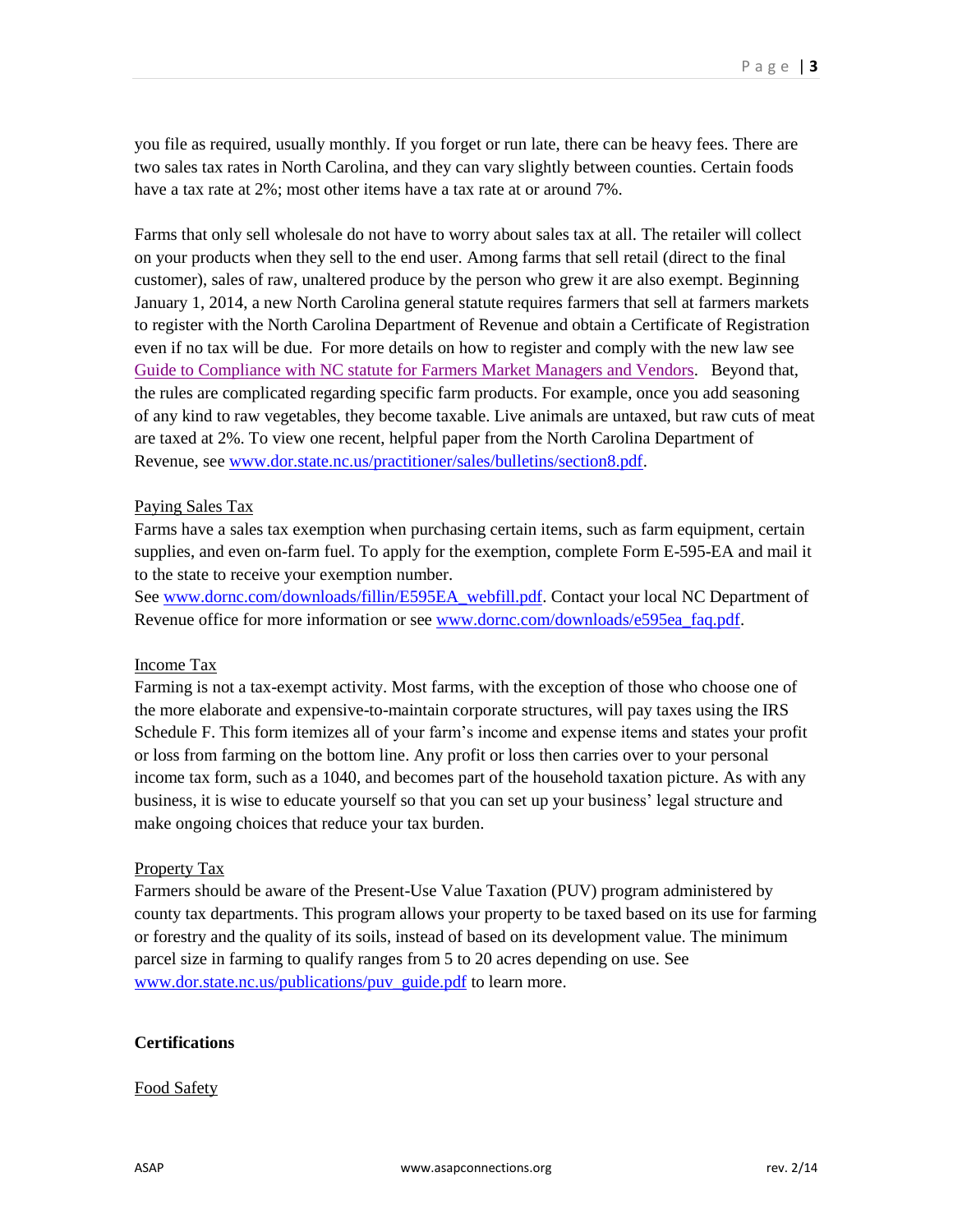Other than for specific products mentioned elsewhere, food safety practices are not a matter of law . . . yet. The Food Safety Modernization Act (FSMA), signed into US law in 2011, will take months or years to pass through a "rulemaking" process and actually come into practice. Until then, we can't know how it will impact the average farmer. While current standards are voluntary rather than government-mandated, buyers, such as major grocers, may require GAPs certification of farmers in order to purchase your farm produce.

All farmers, but particularly produce growers, should make it part of their job description to keep updated on food safety changes. Your local Cooperative Extension office [\(www.ces.ncsu.edu/index.php?page=countycenters\)](http://www.ces.ncsu.edu/index.php?page=countycenters) will be an excellent source of information and training. Farms with interest in wholesaling should begin to seek out this training and work down the path toward GAPs certification. Farms which might reach sales of \$500,000 or more will be above an exemption level in the FSMA and should also take special interest in food safety.

## Organic

The "organic" label is a federally regulated program. Certification is provided by independent certifiers registered with the National Organic Program of the USDA. There are no certifying agencies based in North Carolina. Two certifiers used by some area farms are Clemson University [\(www.clemson.edu/public/regulatory/plant\\_industry/organic\\_certification/index.html\)](http://www.clemson.edu/public/regulatory/plant_industry/organic_certification/index.html) and Floridabased QCS [\(www.qcsinfo.org\)](http://www.qcsinfo.org/). The cost varies depending on the size and complexity of your operation. There are federal and state cost-share programs that can help pay. Monies come and go from these programs, so search at [www.ams.usda.gov](http://www.ams.usda.gov/) and [www.ncagr.gov/markets/commodit/horticul/ncorganics/index.htm](http://www.ncagr.gov/markets/commodit/horticul/ncorganics/index.htm) to find current information.

There is some controversy among farmers about the use of the word "organic" when not referring to a farm or product that has been certified under the federal program. The law is clear: It is illegal to use the word to describe your farm or product if not certified. A budget has recently been assigned to enforce this law, and stiff penalties are possible. There is an exemption for farms with \$5,000 or less in annual sales of organic products. However, such farms must still meet the production requirements of organic certification in order to use the word and keep some records to document those practices. They just don't have to file as such.

## Other Certifications

Other certifications of production methods used by some farms in WNC include: Certified Naturally Grown [\(www.naturallygrown.org\)](http://www.naturallygrown.org/), biodynamic certification [\(www.demeter](http://demeter-usa.org/stellar-certification/)[usa.org/stellar-certification\)](http://demeter-usa.org/stellar-certification/), Animal Welfare Approved [\(www.animalwelfareapproved.org\)](http://www.animalwelfareapproved.org/), and Certified Humane [\(www.certifiedhumane.org\)](http://www.certifiedhumane.org/).

## Appalachian Grown: Certified Local

ASAP's Appalachian Grown™ program certifies food and agricultural products grown or raised on farms in Western North Carolina and the Southern Appalachian Mountains. The Appalachian Grown label helps consumers, retailers, and wholesalers better distinguish and identify local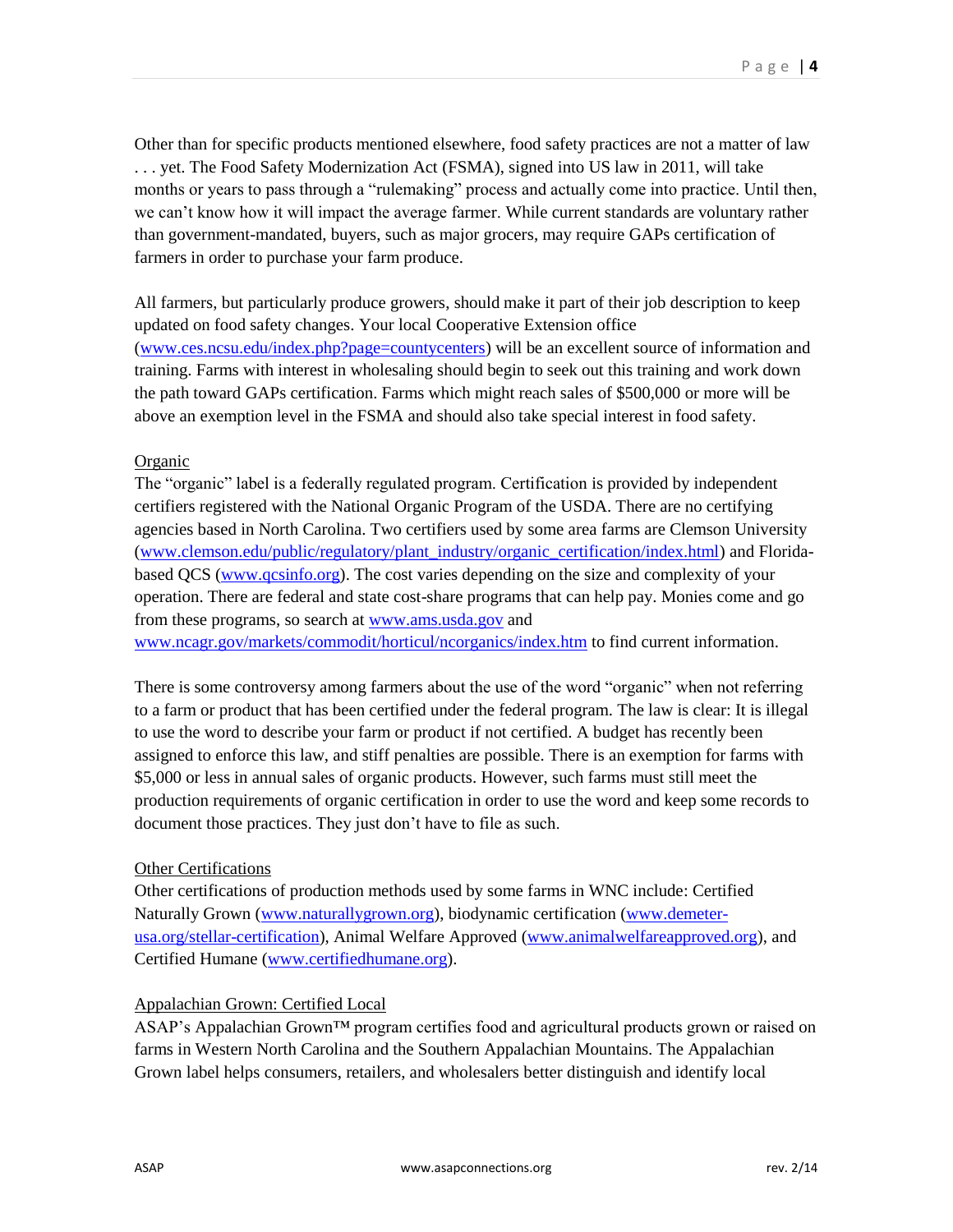agricultural products. To become certified, you sign that you are a family farm located in a certain geographic area, and you agree to only label products as Appalachian Grown if they were grown on your farm or another certified farm.

Appalachian Grown certified farms can access matching funds from ASAP (when available) to help pay for marketing expenses that use the logo. ASAP also provides some stock labeling and signage items at half of our cost. Contact us at 828-236-1282 to learn more about these and the many other features of the program.

## NC Branding

Farms interested in participating in the state branding program, Goodness Grows in NC, can learn more at the NCDA's program website: [www.gottobenc.com/become-a-member.](http://www.gottobenc.com/become-a-member)

#### **Land Use**

#### Zoning, Limits on Land Use, and Right to Farm

Farms in city and town jurisdictions need to be aware of the zoning designation of their farm, especially regarding farm stores or stands. Cities, some towns, and a few counties do regulate land use so that stores with busy parking lots can't be built in quiet residential neighborhoods.

North Carolina law says, however, that local governments have limited authority to regulate the land use activities of "bona fide farms." So, for example, if your local government places a limit on small or large livestock, as a true working farmer you may find the law does not apply to you. The use and interpretation of these rules varies from place to place.

North Carolina has Right to Farm laws. They protect you (somewhat) from lawsuits by neighbors and developers who consider a farm a "nuisance" because of sounds, smells, dust, flies, etc. The law says that if a farm has been in existence for more than a year and was not a nuisance when founded, it cannot become a nuisance because the conditions around it changed. In other words, if somebody chose to build a housing development next to your manure pile, the law says that is their problem. But this does not override common sense. NC law also requires that certain best management practices be used with livestock to minimize odor, maintain clean rivers, prevent chemical dumping, and so on.

#### Signage

You can't just put a sign up anywhere. With the exception of some town and city residential zones, a sign on your own property is fine, but you may still need a permit. Contact your local planning department for more information. Signs on the right-of-way of state roads and highways are common in rural areas but are not legal, so do not be surprised if your sign is removed by NCDOT and you do not get it back. Right-of-way width varies; 50 feet from the center line of the road is typical. If there is a key intersection where you want signage to direct people to your farm, your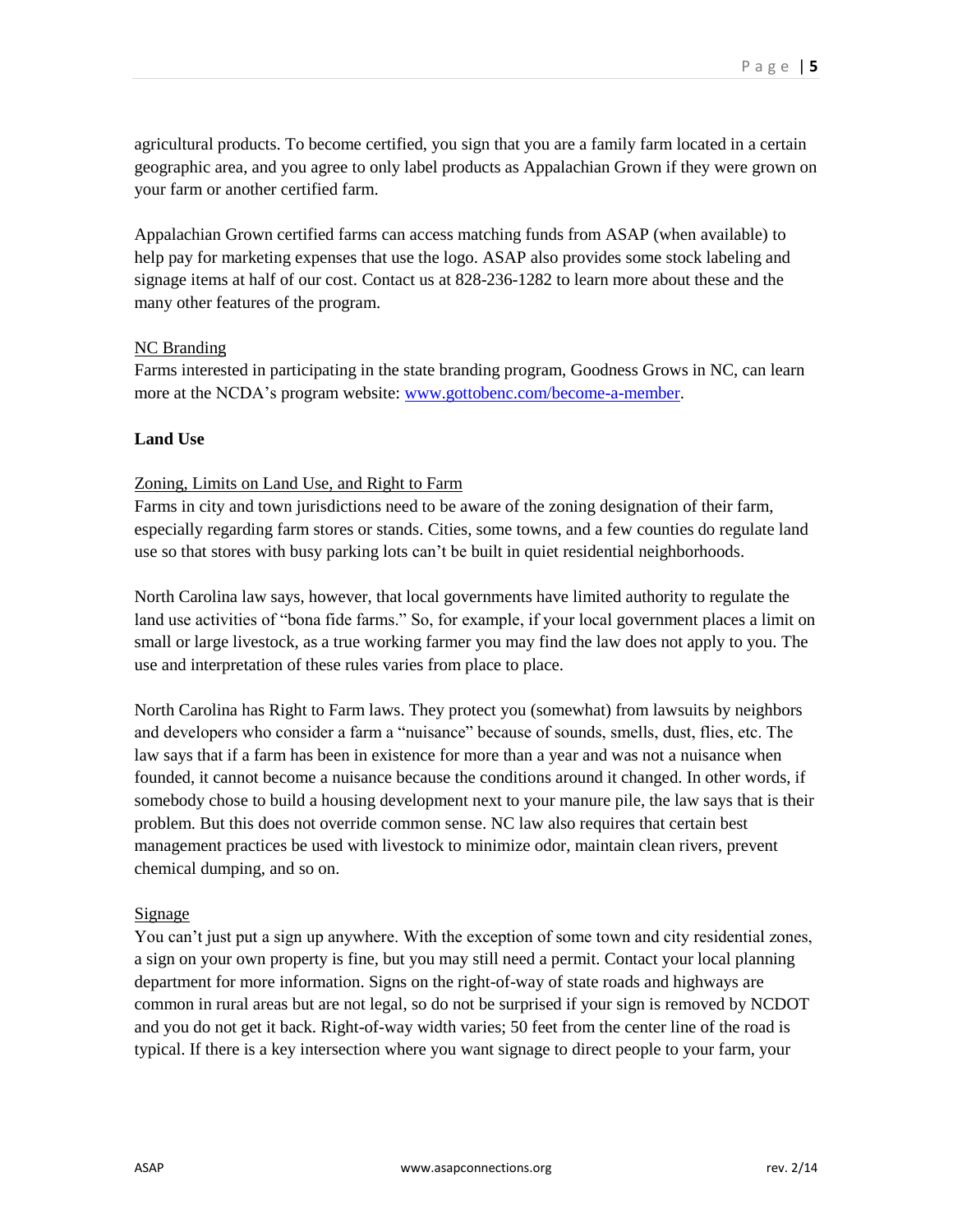best bet is to talk with the property owner about posting a sign beyond the right-of-way, with the proper permits in place.

The state does have an official agricultural tourism signage program for major highways, but it is slow-moving, expensive, and requires that your farm have regular hours most of the year. See [www.ncagr.gov/markets/agritourism/HighwaySignInfo.htm](http://www.ncagr.gov/markets/agritourism/HighwaySignInfo.htm) to learn more.

#### Waste Management and Use of Agricultural Chemicals on Your Land

Application of restricted-use pesticides on the farm scale requires a Private Pesticide Applicator certification. Training and exams are available at county Cooperative Extension offices. For larger animal waste systems and other activities that could cause pollutant discharge into waterways, there are state and federal laws that restrict your activity and may require permitting. A great source of information on these laws, as well as the various cost share programs that can help you pay for environmental improvements, is your local Soil and Water Conservation District office [\(www.ncaswcd.org/?page\\_id=113\)](http://www.ncaswcd.org/?page_id=113).

#### **Labor**

In many ways, laws governing labor on the farm are the same as for any other employer. In some ways, farms enjoy special legal considerations. For example, there are certain exemptions from overtime laws and youth employment regulations for farmers. There are also specific laws regarding the registration and use of farm labor contractors (typically employed to manage farm worker crews).

You may also be wondering whether you can get in trouble when you rely on minimally compensated farm interns and apprentices. Apprentice programs can be perfectly legal. There are laws governing reporting of this labor. In-kind compensation, such as housing or food, may not be over-valued. Exemptions for small farmers employing fewer than five full time employees or employees who live off of the farm can allow for more flexible labor programs without minimum wage requirements. Federal and state departments of labor, the Occupational Safety and Health Administration (OSHA), and the IRS all govern worker laws, so be sure to research your particular intentions before you start the hiring process. For a more specific explanation of these issues, refer to the local publication *Structuring Labor on the Small Farm*, available at [www.organicgrowersschool.org/content/1876.](http://www.organicgrowersschool.org/content/1876)

#### **Product-Specific Rules and Regulators**

#### Eggs

The NCDA Marketing Division regulates eggs [\(www.ncagr.gov/fooddrug/food/egglaw.htm\)](http://www.ncagr.gov/fooddrug/food/egglaw.htm). Egg sellers of more than 30 dozen per week, unless sold on-farm, need to grade their eggs. Reusing cartons is legal if they are clean, but they must be labeled with the name and address of the producer (with previous name and address not visible). Selling eggs at a tailgate market without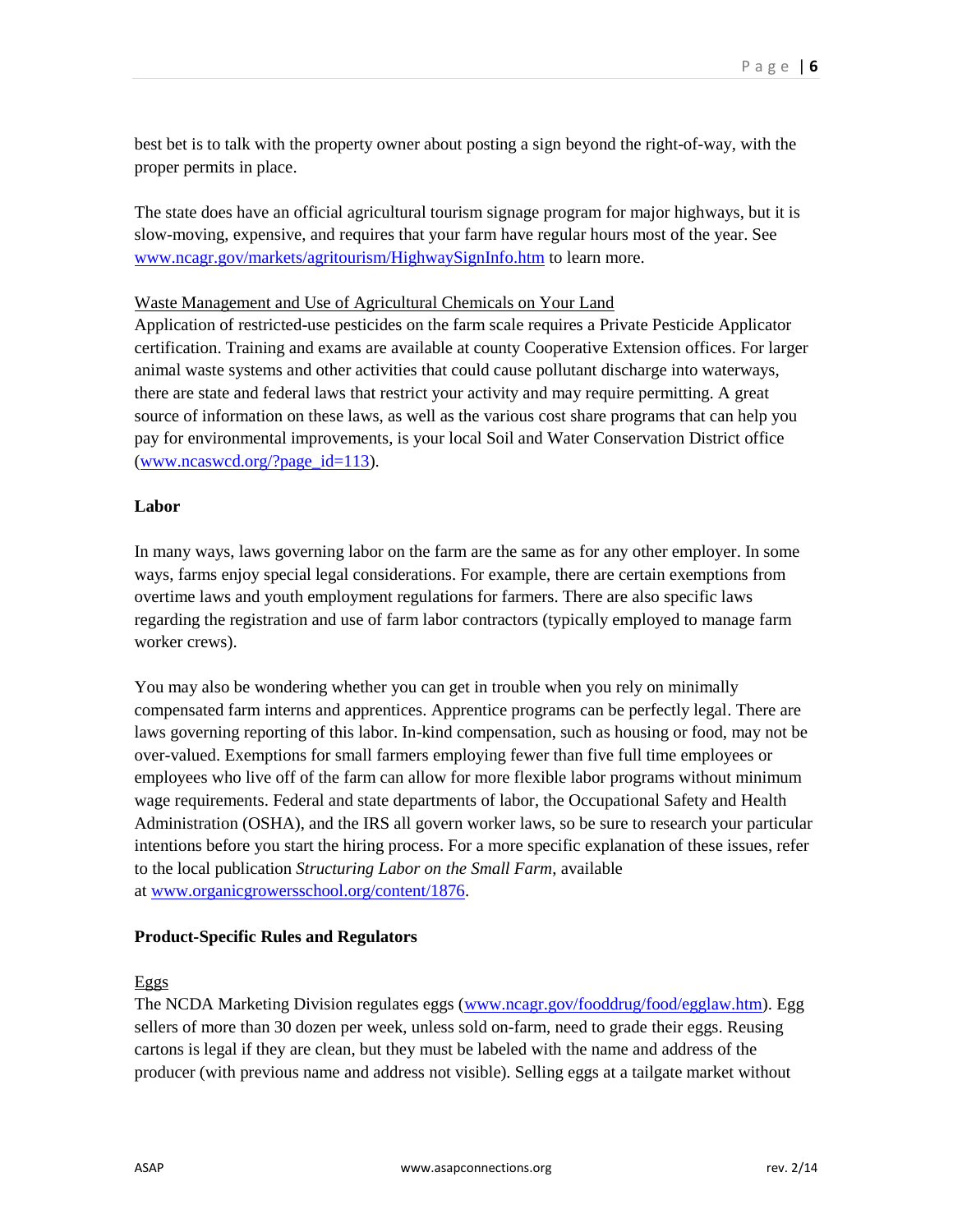mechanical refrigeration is legal if (in some way of your choice) they are kept at a safe temperature (under 45 degrees).

## Meats and Poultry

The NCDA Meat & Poultry Inspection division regulates large animal and poultry production and processing [\(www.ncagr.gov/meatpoultry\)](http://(www.ncagr.gov/MeatPoultry/). Meat animals being sold to the general public must be killed and butchered at an inspected meat processing plant. There is an exemption for the slaughtering of up to 20,000 (per calendar year) chickens, turkeys, and/or other poultry of your own, raised on your own farm and sold within North Carolina. Operating under this exemption requires monitoring and scheduled reviews by NCDA to verify that required criteria are being met. Local small animal producers' group ISAMPA links to the most recent NCDA ruling on this subject: [www.isampa.org/MPID%20Reg.pdf.](http://www.isampa.org/MPID%20Reg.pdf)

The NCDA Food & Drug Protection Division now regulates rabbit production and processing. It is generally true that regulations mirror those of poultry, but with the recent shift in who regulates, the regulatory landscape for rabbits may be in flux. See [www.ncagr.gov/fooddrug](http://www.ncagr.gov/fooddrug/) and contact the division with your questions. Jim Melvin is the current contact on these issues.

Meats and poultry processed at an NCDA-inspected facility can only be sold in state. Exempt poultry processed on the farm can only be sold in state. Out of state sales, or sales with interstate commerce implied (such as to a grocery chain), are only allowed under USDA inspection.

Labeling of meats is regulated. When your meats are processed at an NCDA- or USDA-inspected plant, any labels you intend to use will first need to be approved by regulators, via the plant. For example, your beef cannot legally be labeled "hormone free," but it can legally be labeled "raised without added hormones."

## Cheese and Dairy

To sell milk for drinking, it must be bottled in a "Grade A" plant. Grade A milk is regulated by both the NCDA and the Dairy and Food Protection Branch at the NC Department of Environment and Natural Resources ("DENR"). Milk processing for cheese can be under "Grade B" conditions. This still requires a sterile environment and commercial-grade equipment. Making cheese on a home stovetop for commerce is not legal, and, in fact, multiple producers of this type were shut down by NCDA in recent history. A good one-stop information point about cheese and dairy is [www.ncdairyadvantage.com.](http://www.ncdairyadvantage.com/)

## Kitchen Inspection

Most baked goods, some canned goods, some dried foods, and other low-risk, shelf-stable products, can be produced in a home kitchen. But, the kitchen must have been inspected by the NCDA Food & Drug Protection Division. Most farmers and food entrepreneurs report that this is a fairly simple process and field staff are helpful. However, certain factors can prevent approval.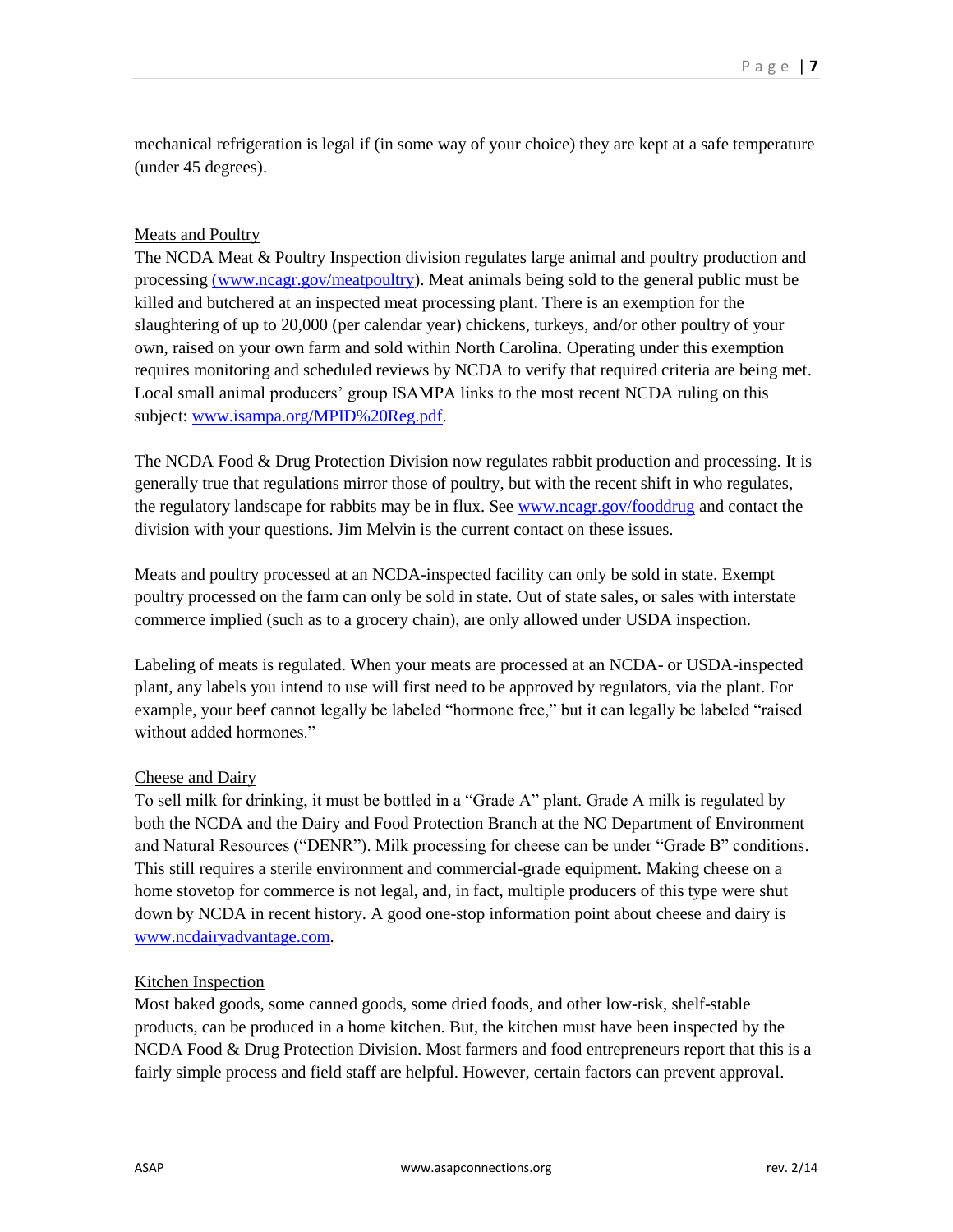Indoor cats are one commonly encountered barrier that the division will not abide. Our current local inspector of many years is Susan Parrish. Schedule a visit by contacting the division's main number at 919-733-7366.

#### Other Food Processing

Some farm products are typically not processed in a home kitchen, rather in a designated cooking or processing facility or area of the farm. These products are also regulated by the NCDA Food  $\&$ Drug Protection Division. It is important to call the regulators before investing in making these products. Many traditional Appalachian practices, such as boiling down sorghum in the open air or grinding corn meal or grits in the barn, may not be deemed safe enough. Use the same NCDA phone number above to ask questions or be connected with a local regulator.

People processing for sale acidified foods in rigid (glass or plastic) containers are required to complete a training offered by NCSU called *Acidified Food Processing and Packaging - Better Process Control School* (commonly called "pickle school") and pass tests offered at the end of each training day. This training schedule is usually posted at

[www.ncsu.edu/foodscience/workshops\\_training.htm.](http://www.ncsu.edu/foodscience/workshops_training.htm) Local organization Blue Ridge Food Ventures [\(www.blueridgefoodventures.org\)](http://www.blueridgefoodventures.org/) is often involved in these sessions. Pickle school is not cheap to attend.

#### Prepared Foods

Foods that are served ready to eat (typically with eating utensils or plates) and/or which are not shelf-stable are regulated by the NC Department of Health and enforced at the county level. It is almost always impossible to prepare such foods in a home kitchen, and it is difficult and expensive to do so in a mobile/temporary setting such as a community event. Contact your county Health Department for more information. To find your local Health Department, visit [www.ncalhd.org/county.htm.](http://www.ncalhd.org/county.htm)

## **Risk Management**

#### Insurance

For the most part, insurance is not a regulatory issue. While some buyers require that farms carry product liability insurance in order to supply them, it is generally a matter of choice if and how much insurance to carry.

Here's a basic overview of some of the types of insurance a farm may carry. First, a *farm rider* on your home policy is not the same as a dedicated *farm insurance policy*. It is generally weaker and may not assume you are conducting serious farm business. A *general liability* policy helps protect you against most lawsuits, accidents, and damages to the property of others that occurs on your farm, but not damages due to your farm products. *Product liability* coverage helps protect against damage related to your products, such as food-borne illness. *Property coverage* protects against damage to or theft of your farm property and items on that property. *Crop insurance* covers losses